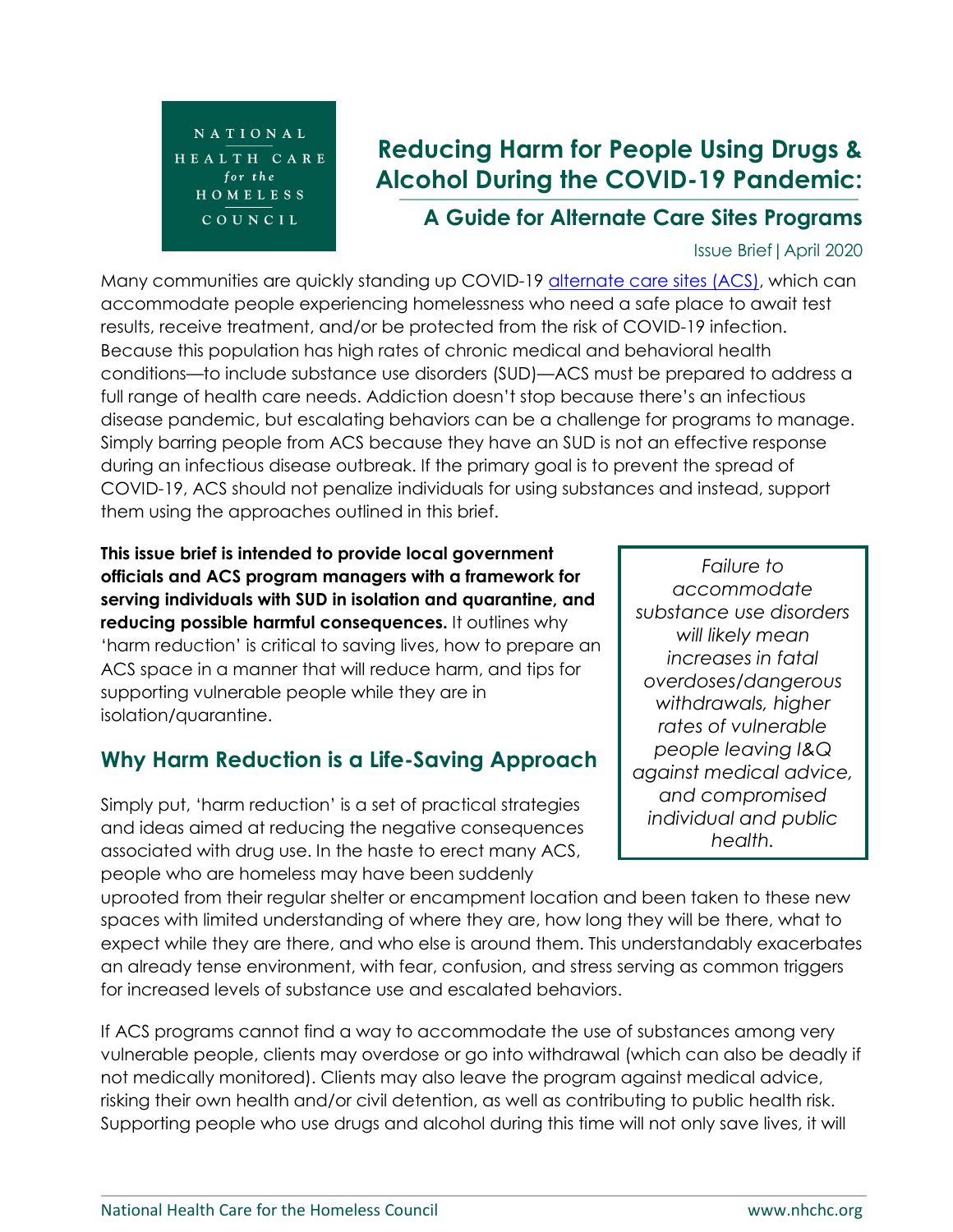make the ACS intervention itself more effective. Ideally, ACS could also help clients connect to drug treatment services as part of its programming.

The following are strategies to help ACS programs protect the health of people using drugs and ensure continuity of treatment during this public health emergency.

## **Preparing for Isolation and Quarantine**

#### • **Adapt to the space**

- o Provide support and mitigate risks depending on the layout of the ACS space (i.e. de-escalation may be easier in private hotel rooms versus crowded convention spaces; however, monitoring well-being can be easier in a congregate space compared to an individual room).
- o Consider the options and risks of the space, and plan accordingly.

#### • **Stock up on supplies**

- o Stock up on safe use supplies, like gloves, syringes, injection equipment, Naloxone/Narcan, and fentanyl testing strips.
	- Ensure legal substances for quarantined individuals are available onsite [i.e. cigarettes, alcohol, and marijuana (where legal)].
	- Allow clients the ability to obtain substances on their own (e.g., allowing them to leave for brief periods, not confiscating drugs, etc.). This may be under a "don't ask, don't tell" policy.
- o For those with opioid-use disorders, provide medication assisted treatment:
	- **Provide longer prescriptions or take-home doses.**
	- **Prescribe medication by phone whenever possible.**
	- Use telemedicine to provide treatment remotely. See [guidance](https://www.samhsa.gov/sites/default/files/dea-samhsa-buprenorphine-telemedicine.pdf) from the Drug Enforcement Administration (DEA) on certain flexibilities for prescribing and dispensing of controlled substances during this federal public health emergency. *(Most states have made telemedicine far more flexible during this pandemic.)*

#### • **Train and support the workforce providing services**

- o Expect individuals to express a range of behaviors (such as aggressive communication, hypervigilance, mistrust, impulsivity, refusal to engage, shame, substance use, etc.), and understand that these are natural responses to stress and trauma.
- o Train staff about trauma, trauma-informed practice, and de-escalation so they are able to provide appropriate support.
- o Prepare for staff absences by cross-training staff on these skills.
- o Develop a plan for communicating program policies and expectations with staff and clients.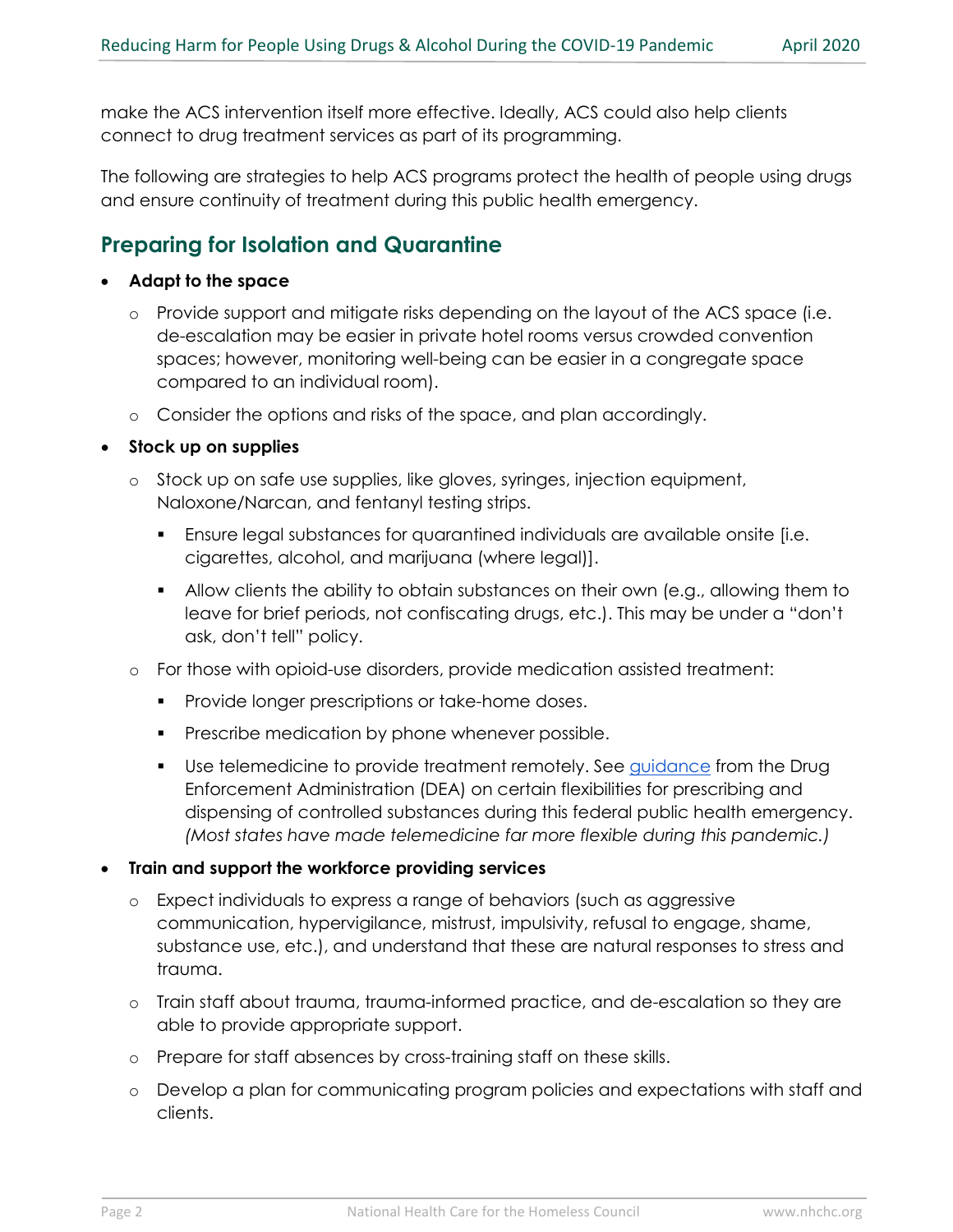#### • **Maximize new public policy flexibilities that connect clients to health care**

- o For those with opioid use disorders, facilitate access to medication assisted treatment, which may have been disrupted during the COVID response. [SAMHSA](https://www.samhsa.gov/sites/default/files/dea-samhsa-buprenorphine-telemedicine.pdf) [and the DEA have provided flexibility](https://www.samhsa.gov/sites/default/files/dea-samhsa-buprenorphine-telemedicine.pdf) in prescribing and dispensing of controlled substances to ensure therapies remain accessible in the following ways:
	- Allow Opioid Treatment Programs (OTPs) to prescribe buprenorphine to new and existing patients by phone.
	- Allow OTPs to continue treating an existing client with methadone via telehealth options.
	- Allow opioid treatment medications to be delivered to patients who are in ACS through strategies such as 'doorstep delivery' or delivery by a member of the household who does not have COVID-19 using SAMHSA's [released guidance.](https://www.samhsa.gov/sites/default/files/otp-covid-implementation-guidance.pdf)
	- **Refer to SAMHSA's FAQs on the provision of methadone and buprenorphine for** [the treatment of Opioid Use Disorder in the COVID-19 emergency](https://www.samhsa.gov/sites/default/files/faqs-for-oud-prescribing-and-dispensing.pdf)
- Allow for continuity of care when clients are sheltering-in-place, in quarantine, or in isolation by using telehealth practices in the following ways:
	- [Using CDC guidance,](https://www.cdc.gov/coronavirus/2019-ncov/hcp/guidance-hcf.html) promote use of telehealth services by shifting practices to triaging and assessing individuals remotely using 'nurse' phone lines, provider "visits" by telephone, text monitoring systems, video conferencing, or other telehealth/telemedicine methods that reduce potential exposure to COVID-19.
	- **[Per SAMHSA advice,](https://www.samhsa.gov/sites/default/files/considerations-care-treatment-mental-substance-use-disorders-covid19.pdf) use telehealth services to provide behavioral health and** drug treatment services during the COVID-19 pandemic.
	- Use SAMHSA's [Telebehavioral Health Training and Technical Assistance](https://www.integration.samhsa.gov/operations-administration/telebehavioral-health#5) webpage and the [National Consortium of Telehealth Resource Center's COVID-19](https://www.telehealthresourcecenter.org/wp-content/uploads/2020/03/Telehealth-and-COVID-19-FINAL.pdf)  [Telehealth Toolkit,](https://www.telehealthresourcecenter.org/wp-content/uploads/2020/03/Telehealth-and-COVID-19-FINAL.pdf) which contain tools and resources on telehealth best practices.
	- Refer to the National Council for Behavioral Health's [Best Practices for Telehealth](https://www.thenationalcouncil.org/wp-content/uploads/2020/03/Telehealth_Best_Practices.pdf?daf=375ateTbd56) brief for recent federal policy changes and guidance on supportive telehealth practices.

### **Providing Support in Isolation and Quarantine**

- **Use harm reduction approaches for individuals struggling with substance use.** 
	- o Minimize the negative consequences of substance use by advancing strategies that encourage safe use, including using non-judgmental attitudes, providing clean use supplies, and supporting individuals in making their own decisions.
	- o Ensure people in quarantine have access to activities, entertainment, and practical items to meet their individual needs (i.e. food, medicine, books/television/movies, alcohol, cigarettes, computer/internet access, cell phone chargers, etc.). If the goal is to keep people in the ACS until they are discharged, organizations need to make it a safe and comfortable space where people will stay.